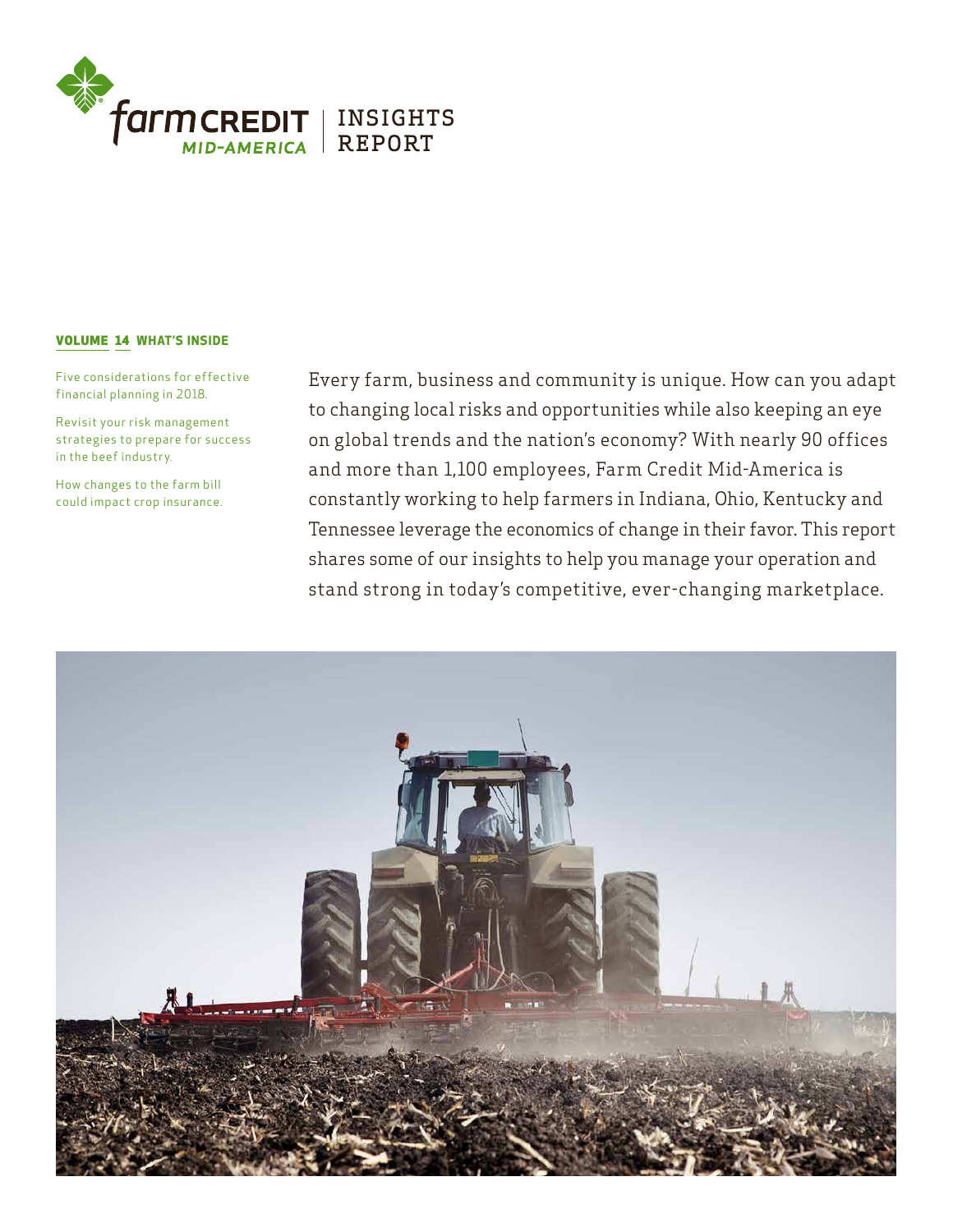

Brent Ditmars *Regional Vice President– Indiana*

# . . . . . . . . . . . . . . . . . . . . FROM TAX REFORM TO

RISING INTEREST RATES, 2018 HAS A NUMBER OF FINANCIAL FACTORS TO CONSIDER. HERE'S WHAT THEY MEAN FOR YOUR **OPERATION** 

## **A FARMER'S GUIDE TO 2018 FINANCIAL PLANNING**

Financial planning is more than just updating your farm's balance sheet; it requires an understanding of what is influencing the economy and how that will impact the year ahead. With rising interest rates, tax reform and tight margins, 2018 has quite a few considerations. But what do these mean for farmers and their operations?

#### 1: The ag economy is projected to remain flat

Most projections show that the ag economy will stabilize. While small pockets of sporadic growth may be seen on a regional basis, overall, commodity markets were sitting on a large inventory leading into last year and strong yields in 2017 mean even more inventory in an already crowded market. Therefore, it's unlikely prices will increase significantly in the short term. In addition to a large supply of both corn and soybeans, the overall United States economy continues to strengthen, which has resulted in a rising interest rate environment.

What this means for farmers: Operations should continue to find ways to become more efficient and look for opportunities to add income if possible. It's also important that producers market their product effectively by having a sound risk management plan and sticking to it.

#### 2: Margins will remain tight

Due to commodity markets remaining largely unchanged, most operations will continue to cope with leaner margins and tighter liquidity.

What this means for farmers: There are a number of ways to develop an operational strategy that will provide some padding for shrinking margins.

- Take time to examine your break evens on a per unit basis. As prices stay relatively flat or possibly decline, knowing your break evens will ensure that you can market your product with confidence.
- Examine your operation's asset utilization. Capital assets that are not being maximized hurt efficiency as those dollars could be utilized elsewhere, such as reducing debt or investing in an asset with a higher return.
- Work with your lender to ensure your operation's debt is structured appropriately for today's margins. A balance sheet structure that worked when margins were wider may not work today.

– A down ag economy is a crucial time to closely analyze production costs. Producers should pay close attention to both their variable and fixed cost structures to determine where their strengths and weaknesses lie. Every operation is different, but we generally recommend that variable costs (fertilizer, chemicals, seed, etc.) make up 45 to 55 percent of your gross income while fixed costs (land payments, equipment payments, cash rent, etc.) make up 30 to 40 percent.

#### 3: Interest rates are projected to rise

The U.S. economy continues its recovery after bottoming out in 2009. Economists expect this trend will continue, which is why short-term interest rates are projected to rise three times, or by .75 percent in 2018. Long-term rates are rising as well, but haven't risen as quickly and remain relatively low.

What this means for farmers: If your operation has real estate loans on variable or adjustable products, now is the time to convert or refinance those into long-term fixed rates. With a relatively flat yield curve, producers have an opportunity to pay a minimal premium to lock in long-term rates. We encourage producers to work with their lender to determine the best loan product mix for their operation and take advantage of this window of opportunity.

4: Tax reform changed rules for depreciation Farmers will begin to see benefits from the tax reform bill passed in 2017 as early as this year. While the bill has some estate tax implications for families going through a farm transition, the majority of farmers will be impacted by lower tax rates and the updated rules for depreciation. Beginning in 2018, farmers are now able to write-off 100 percent of equipment purchases in the first year. Purchases made after September 27, 2017, are eligible for the 100 percent bonus depreciation as well.

What this means for farmers: The updated rules for depreciation mean farmers have greater flexibility from a tax management standpoint. However, producers making major equipment purchases in 2018 should work with both their lender and tax consultant to make the best decisions possible for their operations. Overall, it's key that tax management strategies align with the long-term goals and profitability of an operation.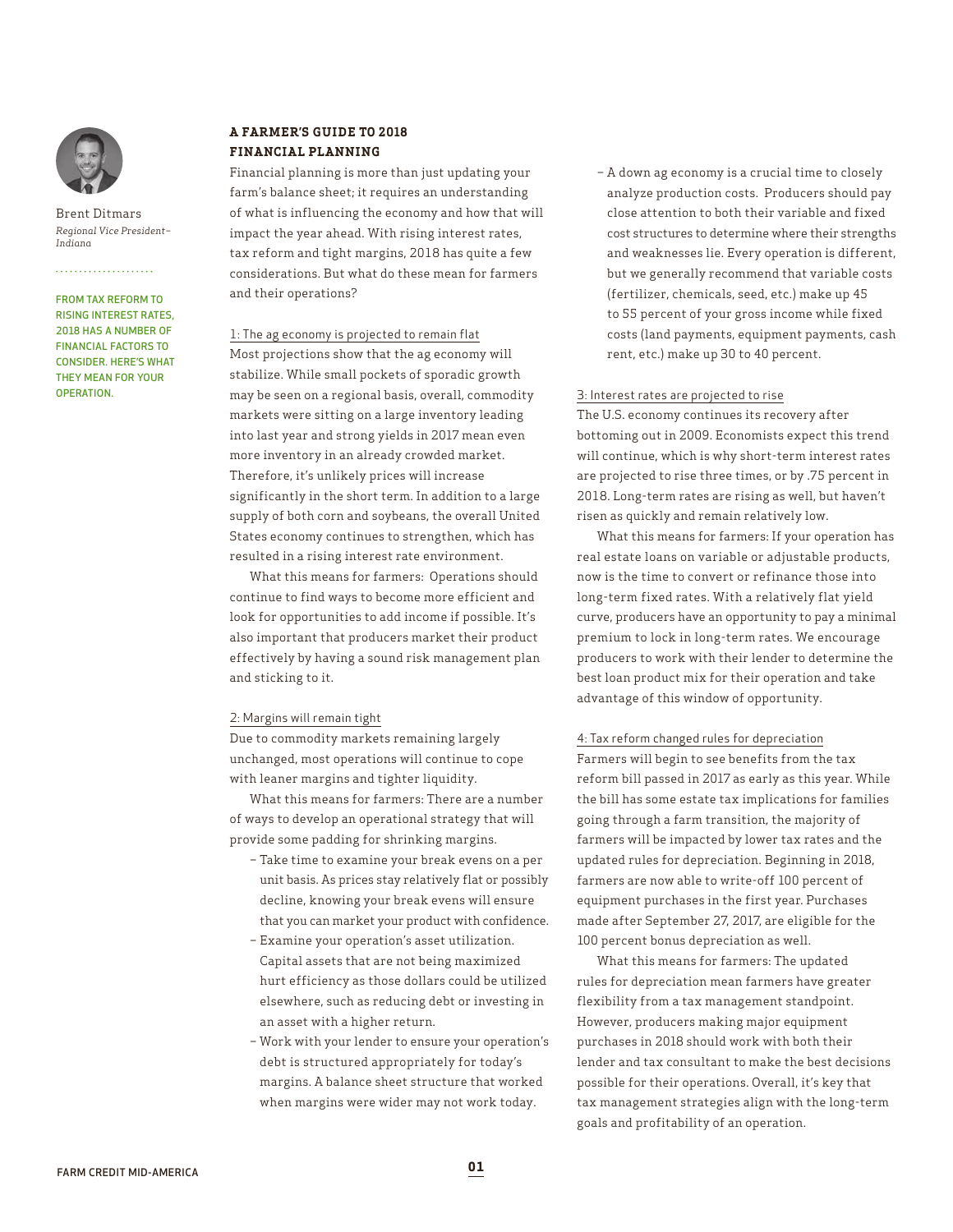## 5: Opportunities still exist

Tight balance sheets and a down ag economy don't always mean doing things the same way. Downturns are an important time to look at opportunities to improve your farm's efficiency and/or diversify your income. It also provides growth opportunities for those who are well positioned to take advantage of them.

What this means for farmers: Adding income and diversity during tight times can help mitigate the impact of a down economy. Some families may wish to explore off-farm income options to help offset tight margins. Others may look at diversifying their production mix, such as raising crops for which they can get a premium or looking at becoming a contract grower for a livestock integrator. Whatever your individual situation is, we encourage producers to be progressive and look for ways to ensure the longevity of their operation.

Though the financial landscape for 2018 is complex and current margins are tight, producers should feel optimistic about the long-term prospects for the agricultural economy. By carefully analyzing and understanding your financial picture, you will have a much better chance to not only weather a down cycle, but thrive over the long haul. As mentioned above, every operation is unique and we encourage folks to work with their lender and financial advisors regarding their individual situation.

*Brent is a regional vice president serving central Indiana. To discuss anything you've read above, please contact him at brent.ditmars@e-farmcredit.com.*

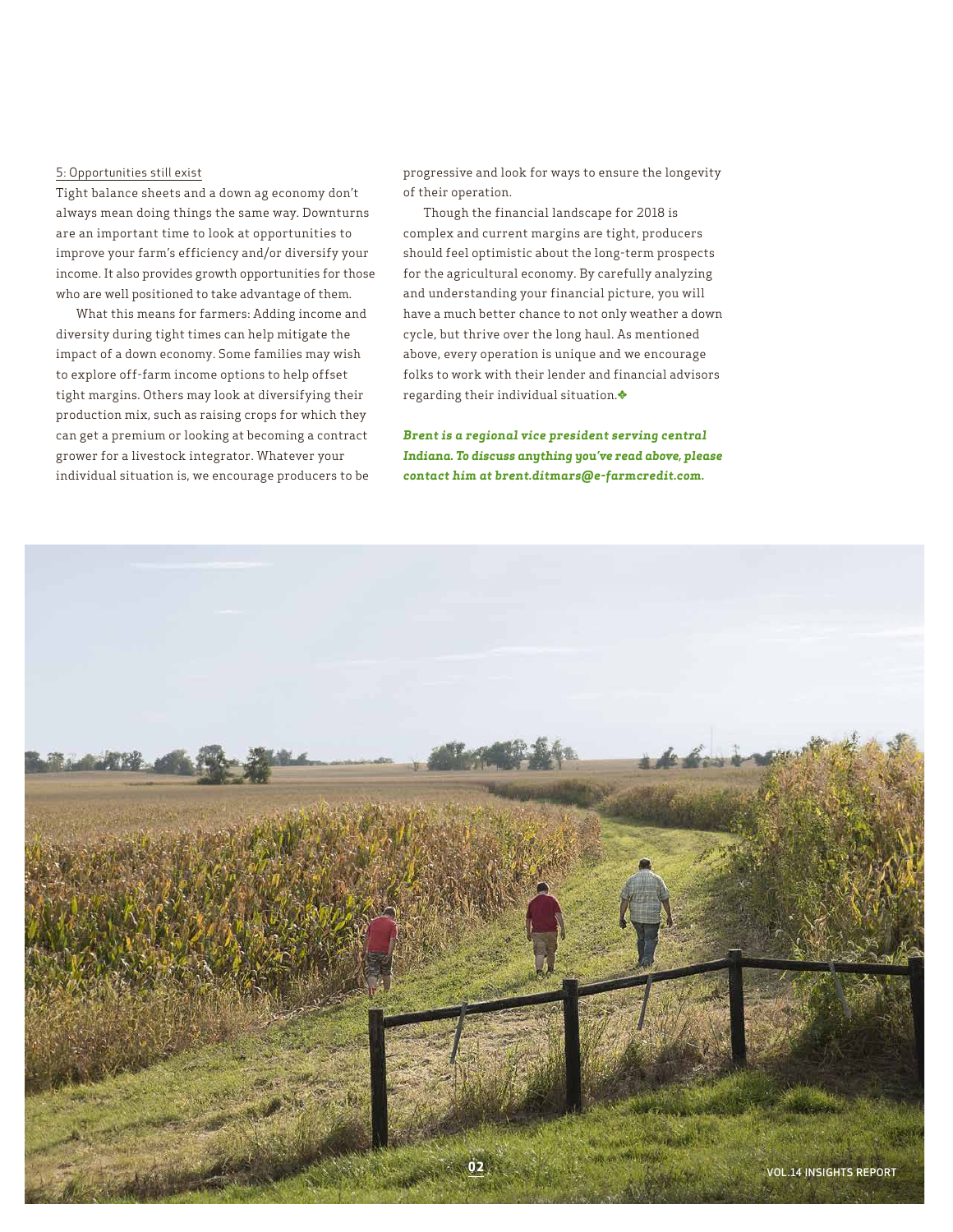

Josh Davis *Vice President Agribusiness– Cattle Specialist*



Todd Moore *Senior Agribusiness Analyst*

SMART PLANNING CAN INCREASE PROFITABILITY WHEN MARKETS ARE UNCERTAIN.

. . . . . . . . . . . . . . . . . . . .

# **BEEF INDUSTRY UPDATE: POSITION YOURSELF FOR SUCCESS IN 2018**

After the second-most profitable year ever in 2017, cattle producers are wondering how long the good times will last. But with a growing global middle class that has a taste for red meat, it appears the long-term outlook is positive. According to the International Monetary Fund (IMF), by 2030 nearly 5 billion people will be in that category, up from 2 billion in 2014. In fact, CattleFax forecasts that beef production will climb to the highest levels in history from 2018 to 2020. While this news should create optimism among producers, experts warn that volatility and uncertainty could disrupt the industry.

# Anticipate challenges

Every production year is fraught with challenges, and 2018 will be no exception. A variable market is expected to produce price swings that could range from 20 to 30 percent, making economic certainty hard to come by. Broader factors, including trade policy, currency fluctuation, rising interest rates, unpredictable cattle prices and rising feed prices, could also affect cattle producers' profitability. And that doesn't include other potential issues, such as extreme weather and cattle health.

Government policies, specifically those covering trade, will likely affect the way cattle producers operate. Some ag economists estimate that approximately 20 percent of net farm income is attributed to exports, which means that as U.S. cattle herds continue to grow, it will be critically important to keep export channels open and thriving. The North American Free Trade Agreement (NAFTA), the United States–Korea Free Trade Agreement (KORUS) and other bilateral trade agreements will all have a direct impact on producers' bottom lines, while restrictive trade with China and a competitive disadvantage in Japan due to tariff rates will lead to even greater export challenges for U.S. producers.

Canada and Mexico are among the top destinations of U.S. ag exports; a breakdown in NAFTA negotiations would most certainly negatively affect U.S. cattle producers. In the past, the U.S. was a net exporter of beef into NAFTA countries, but that has changed. According to CattleFax, it's estimated that the U.S. ran a negative beef trade balance with Canada and Mexico of nearly \$1.8 billion in 2017. The bottom line is that the long-term growth and

profitability in protein production for the U.S. is dependent on an increase in exports.

#### Measure to manage

What's left is a cautiously optimistic future for the beef industry. The good news is that recent profitability and growing demand puts producers in a favorable position to safeguard their businesses against potentially tumultuous times ahead. Smart planning and decision-making will set the foundation for future success. But you can't manage what you haven't measured, and it's impossible to develop a strategy if you don't know what you're starting from or where you'd like to go. With that in mind, here are a few recommendations to manage risk and help ensure more profitable outcomes:

- Know your production costs and break-evens. Understanding your cost of doing business is essential, so consider both fixed and variable costs and keep accurate records. The key is using this data to reach a determination on capital expenditures and marketing decisions. You can also make your money work harder by locking in land rent for pasture, saving on feed costs by utilizing by-products and other cost-efficient alternatives or forward contracting feed while prices are low.
- Understand how much risk you can afford (and are willing) to take. Every producer has different circumstances. Take the time to think through the short- and long-term goals of your operation. The level of risk you can afford to take today may be different from what it was even two or three years ago. Work with your trusted advisors to understand the implications of your risk-management strategy and how it could affect your business in both the long- and short-term.
- Play the "what if" game. Review your financial position to learn how potential market changes would affect your liquidity and profitability. Variables that are largely out of your control could have significant impacts on your bottom line. Simulate how market changes could affect the way you do business. It's important to be proactive in monitoring your financial position early and often as the market changes to manage risk.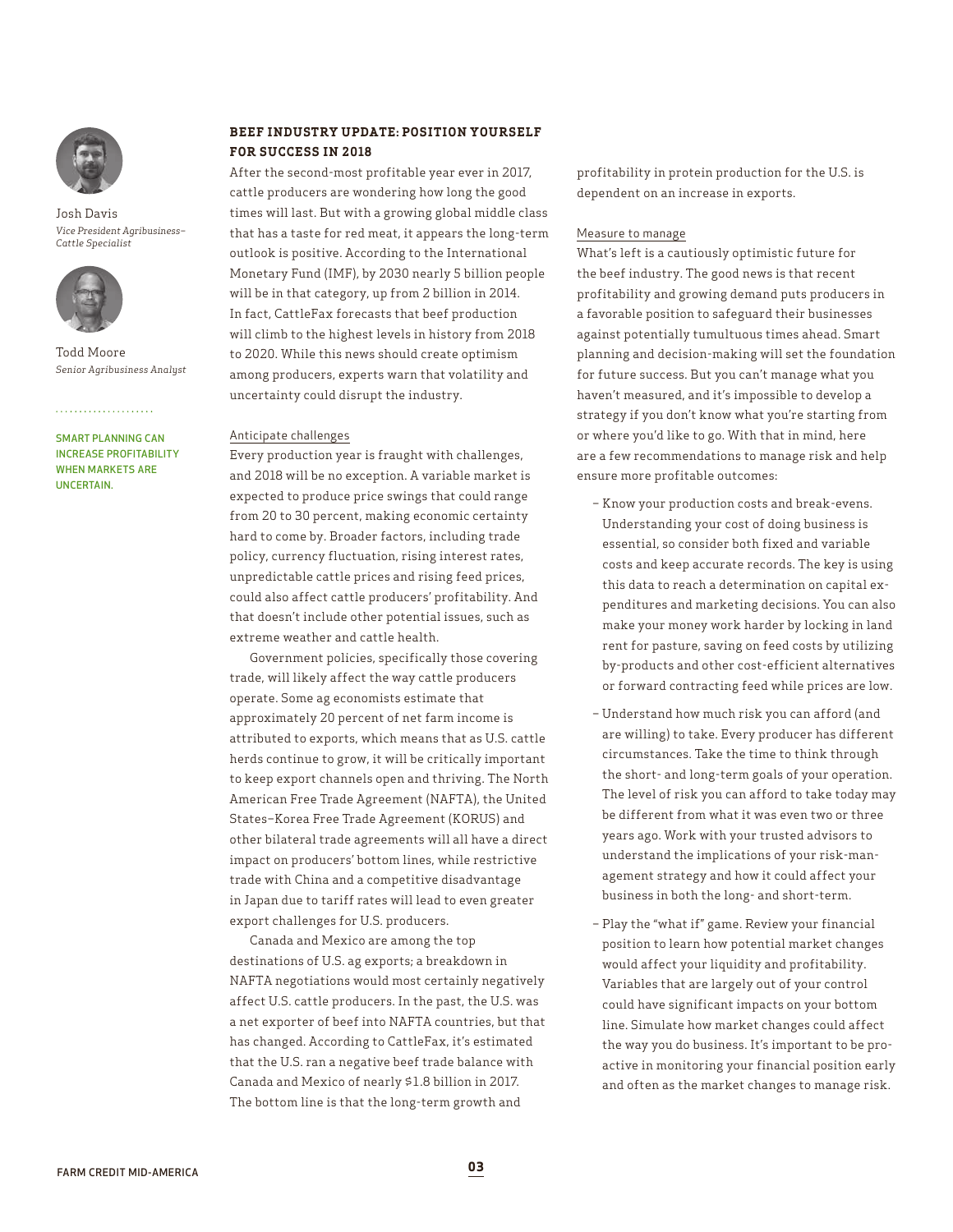- Stay the course with risk management. Stick with your plan, even during tough times. A downturning market can cause people to make emotional, reactive decisions that aren't good for their businesses long-term. Discipline is critical; focus on margin management rather than swinging for the fences.
- Manage your balance sheet. A healthy balance sheet is a key component to a successful risk management plan. Maintaining a sound working capital and owners' equity position not only aids in withstanding adversity but also positions the operation to take advantage of opportunities in

the future. Be deliberate about where you spend money and consider the returns to the operation when making capital expenditure decisions.

The current year has the potential to be profitable for cattle producers, in spite of challenges that could disrupt the market. It's a good time to re-evaluate risk management strategies with trusted advisors to ensure you're ready to ride the wave of uncertainty. $\blacklozenge$ 

*Our group of specialized beef industry experts help large-scale producers stay competitive and manage, improve or enlarge their operations. Email Josh at josh.davis@e-farmcredit.com for more information.*

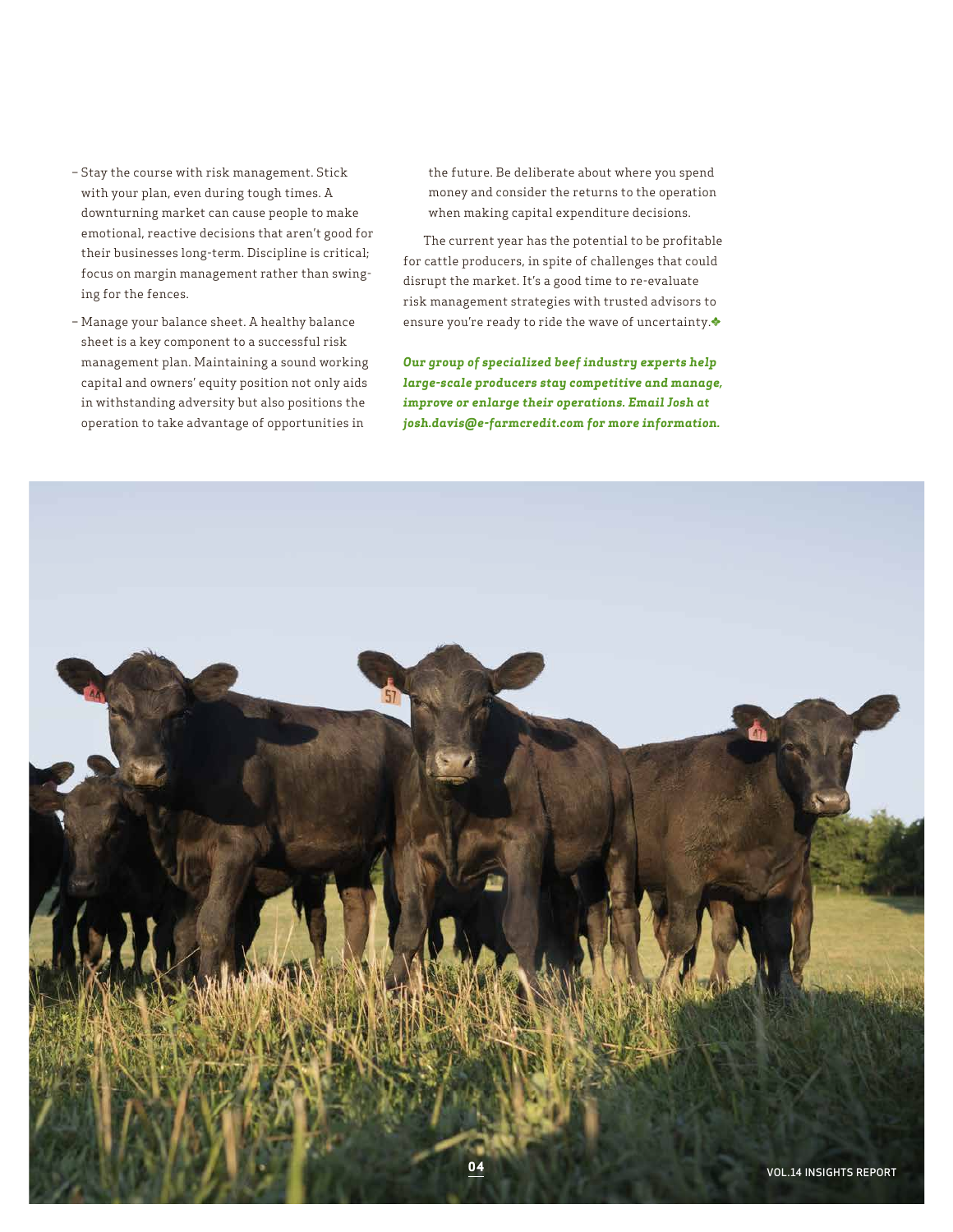![](_page_5_Picture_0.jpeg)

Jason Alexander *Vice President, Crop Insurance*

# . . . . . . . . . . . . . . . . . . . .

CROP INSURANCE PROGRAMS ARE UP FOR DEBATE AS CONGRESS CONSIDERS FARM BILL REAUTHORIZATION.

#### **WHAT DOES A NEW FARM BILL MEAN FOR CROP INSURANCE?**

In the United States, consumers spend just 6 percent of total expenditures on food consumed at home, the lowest rate in the world. In fact, only seven other countries in the world spend less than 10 percent, illustrating the importance of a strong, reliable domestic food supply. Today's farm safety net provides modest help to U.S. farmers in weathering distorted global markets and natural disasters, but the importance of maintaining a strong crop insurance program in the upcoming farm bill is more important than ever.

Every four to five years, farmers and ranchers across the country turn their attention to Congress, as they wait to see whether legislators will reauthorize U.S. farm policy through the farm bill. With the current farm bill set to expire at the end of September, 2018 is one of those years. One part of the bill that will be up for discussion is crop insurance policy. Some in Washington are proposing changes to crop insurance, which could impact farmers based on the way crop insurance pricing works.

#### Sharing the risk

Before crop insurance's rise to prominence, American taxpayers would often be on the hook when a disaster struck farm country through the enactment of ad hoc disaster relief legislation. That approach was costly and inefficient to both taxpayers and farmers alike. Today, a public-private partnership exists through the federal crop insurance program, where private insurance companies deliver affordable risk mitigation tools to farmers across the country for more than 100 eligible crops. Crop insurance has become a cornerstone of comprehensive risk management planning. Most importantly, federal crop insurance is a win-win for taxpayers and farmers because it is actuarially sound. That means that more participants and acres in the program helps spread risk, keeping premiums and costs down for all participants.

The same justification when Congress enacted the federal crop insurance program is still true today, but vocal critics are trying to make changes to the program that would negatively impact farmers and taxpayers. One proposed change would cap crop

insurance premium support at \$40,000 for growers. Another would limit crop insurance policies to those growers with an adjusted gross income (AGI) of \$500,000 or less. Critics will say that these proposals make fiscal sense, but experts and farmers know the proposals run counter to the economics behind delivering affordable insurance products. A potential result of enacting one or both of these proposals would be a smaller risk pool where premiums are determined. A smaller risk pool introduces greater volatility in premium pricing, which could have negative impacts on operations under the AGI limit or premium support levels that depend on crop insurance to mitigate risk against weather and disease events that inevitably occur in America's farmland each growing season.

#### Strong policies support farmers

Putting a crop in the ground is a risky business, and having a sound risk-mitigation plan is a key element of good operational management for farmers. The USDA projects that 2018 farm profits will decline and that farm income, adjusted for inflation, will be flat for the next few years.

For young farmers, their success depends on affordable, reliable crop insurance and access to credit. Today, the average age of a farmer is 58, and 78 percent of principal farm operators have been on their farms for more than 10 years. As these farms are passed on to a younger generation, who'll likely face more risk with tighter margins and lower cash reserves to cushion them through tough years, affordable crop insurance will make it possible for them to maintain financial stability during difficult times.

# Crop insurance now and in the future

Crop insurance is a fundamental component of a complete risk management plan, and it works together with other mitigation strategies to create a valuable safety net. When more acres are covered under crop insurance programs, the price of coverage is more affordable for all, and changing policies to eliminate or discourage eligibility in crop insurance programs may have a negative consequence for all farmers, not just those with large operations.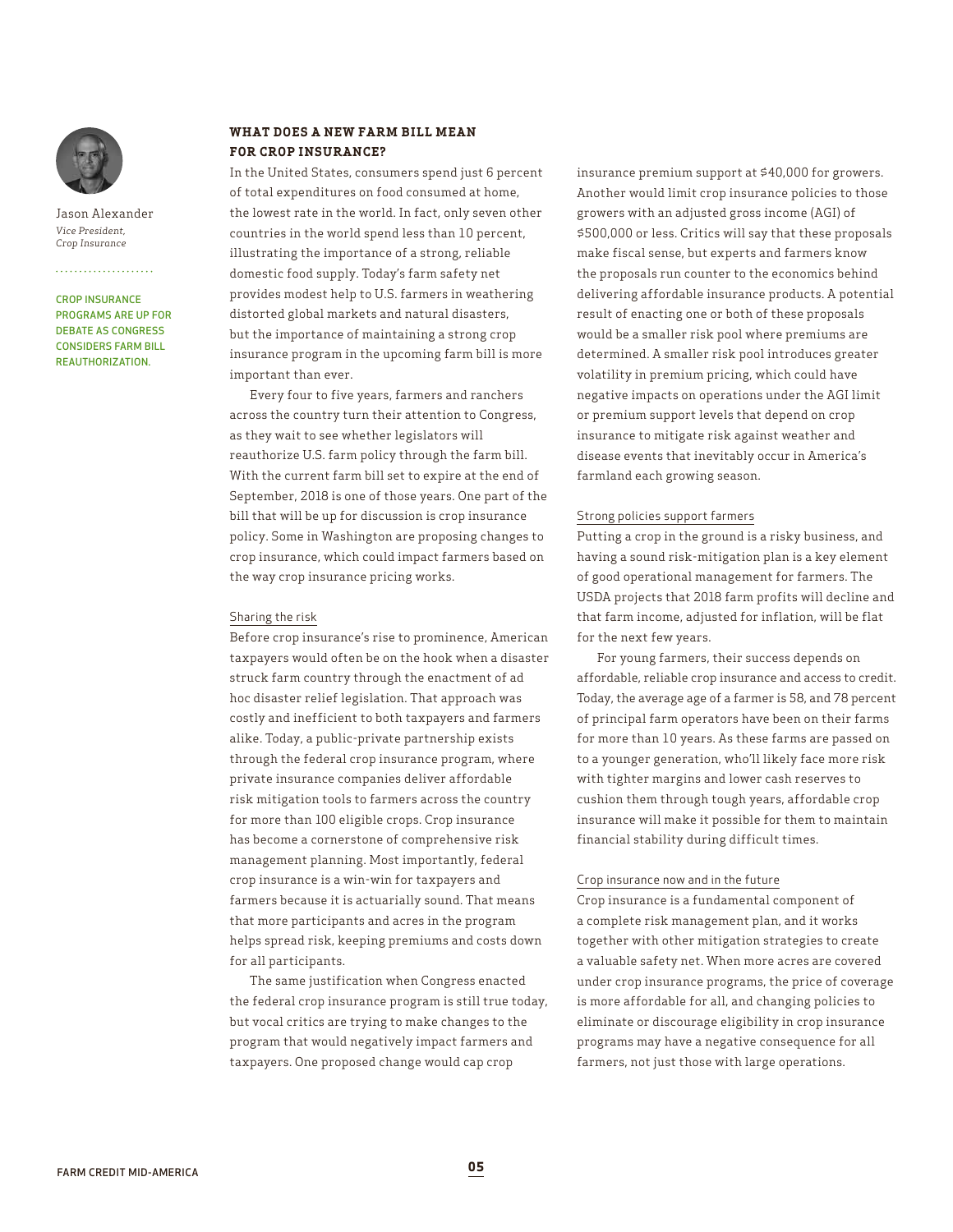Farm Credit Mid-America places a priority on maintaining a robust private-sector-delivered crop insurance program. In the current farm economy, it's important that farmers continue to have access to affordable crop insurance coverage that's delivered in a timely and personalized manner. Farm Credit remains dedicated to our purpose of securing the future of rural communities and agriculture. $\blacklozenge$ 

*Our licensed crop insurance specialists will meet with you to discuss coverage levels or a plan specifically tailored to your needs. Email Jason at jason.alexander@e-farmcredit.com for more information.*

# "Crop insurance is a fundamental component of a complete risk management plan."

![](_page_6_Picture_3.jpeg)